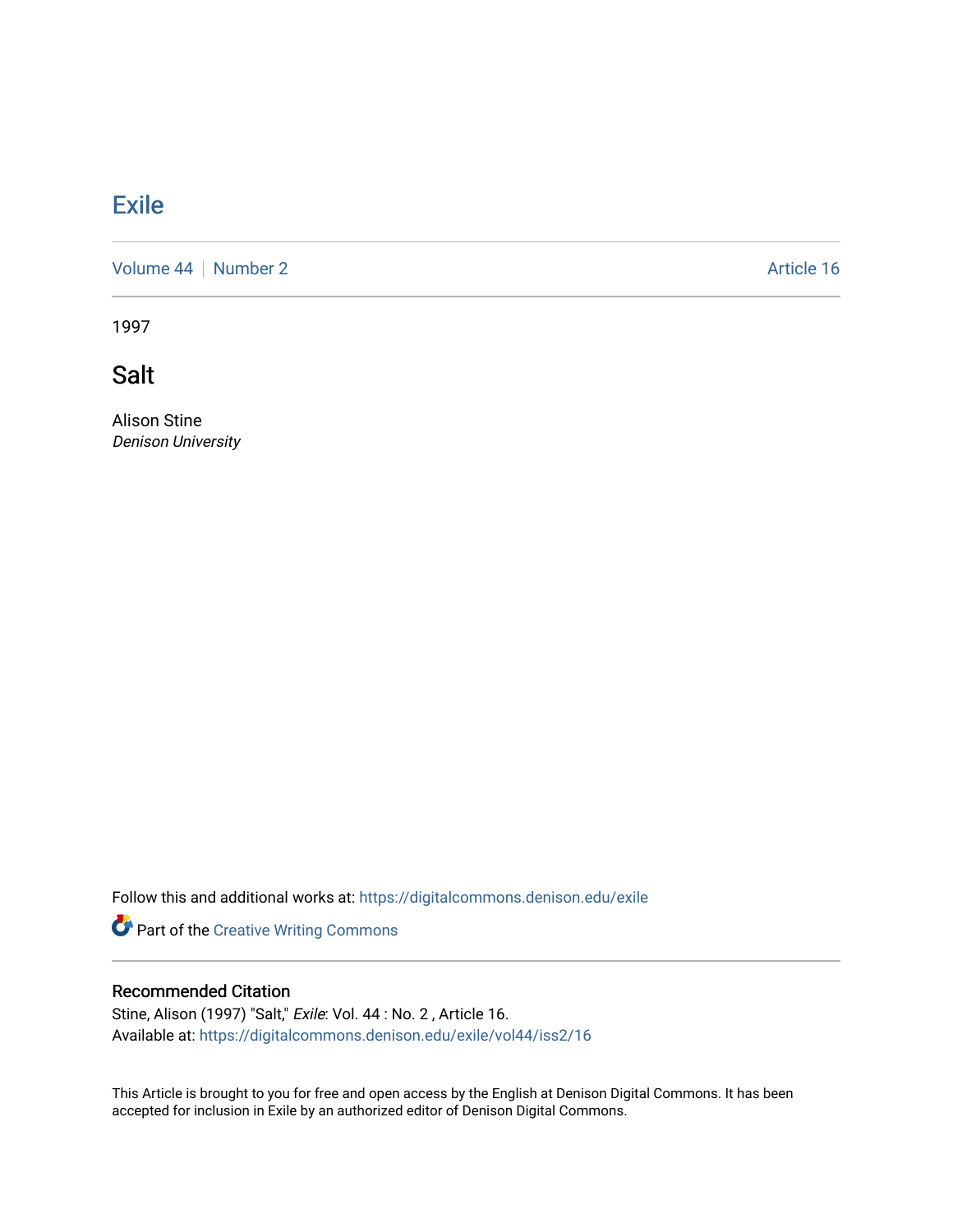## exile

## **Salt**

A woman scatters salt on the sidewalks this cold morning the way my mother used to throw feed to the chickens, holding the eggs secret to her stomach. The hens were getting better at hiding them. But her fingers hunted till they hit something hard, scrapped the dried white shit and straw, shell chinking against shell, small music. When it was winter, she slipped an egg or two into her shirt, and they nestled there, warm and red-brown between her breasts, bantam, beating.

I will drive through this snow to reach my sister's for dinner. My ovaries inside me like the food on cool plates, like bell peppers split up the sides, tear-cut seeds, white and thin as sesame, strung from yellow skin strings, salted fish hung to dry, spilling bloodless athwart the knife, across the table, into our hands.

**My** sister's eggs would be pumpkin seeds, fat and fleshy behind curtains of stringthe kind we used to burst through with our fists, digging the seeds out with our hands, orange skins to the elbow.